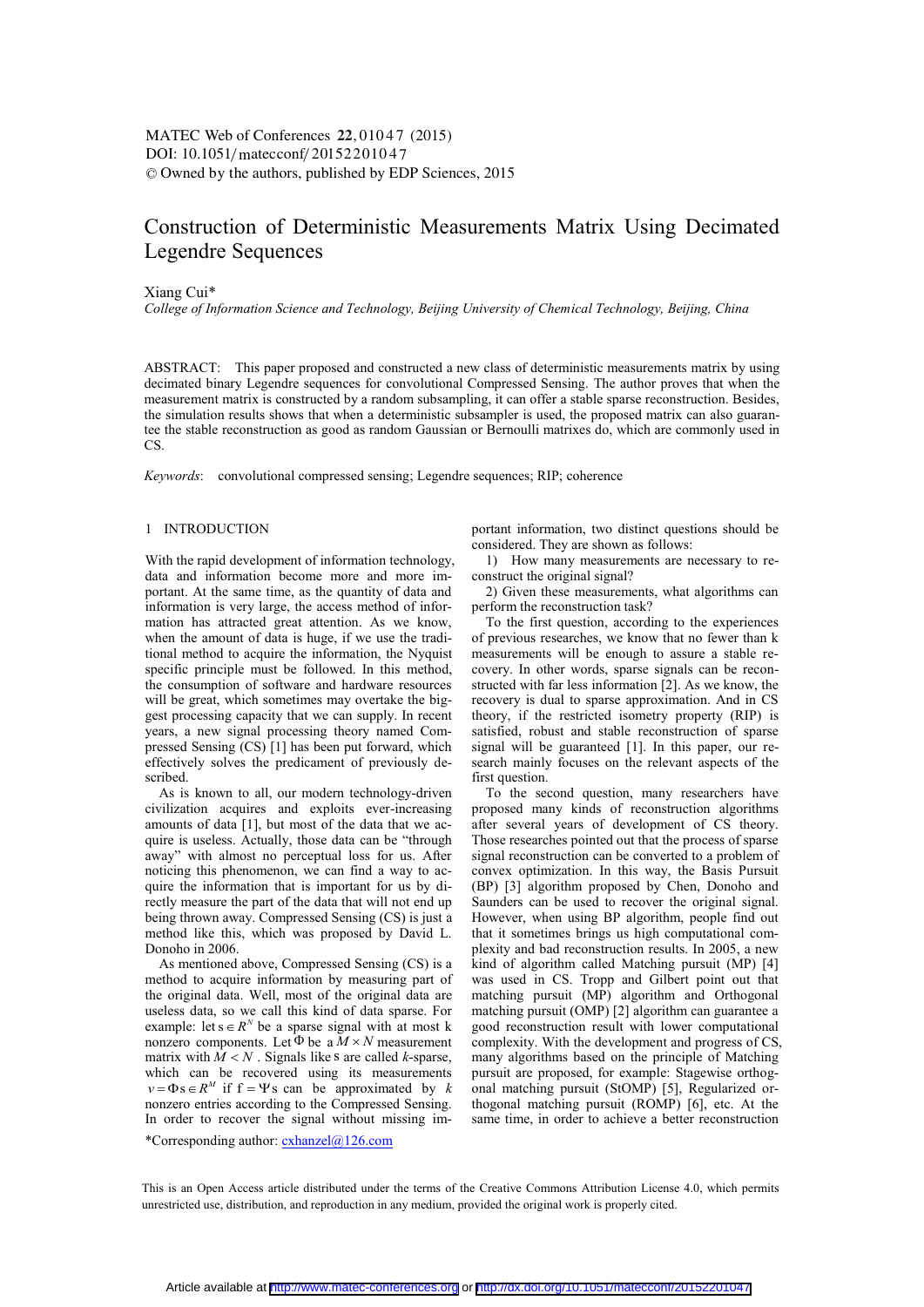result, another kind of algorithm is proposed, which uses sparse matrix as measurements matrix taking sample. This kind algorithms include: "Chain pursuit (CP)", "Fourier sampling", "Heavg Hitters on Steroids (HHS)" and so on.

As we know, researches of compressed sensing theory focus on the following three aspects: sparse representation, construction of the measurement matrix and reconstruction algorithm. As mentioned earlier, we propose to construct a new kind of deterministic measurement matrix in this paper. For a sparse signal  $s \in R^N$ ,  $\Phi$  is a  $M \times N$  measurement matrix, and  $f = \Psi s$ . Let  $\Theta = \Phi \Psi^H$  be a  $M \times N$  matrix. To guarantee a stable reconstruction,  $\Theta$  has to satisfy the RIP. According to paper [7], we know that if for all  $f \in R^N$ , where f is an arbitrary k-sparse vector within  $R^N$ . It is well known that  $\Theta = \Phi \Psi^H$  obeys the RIP condition as long as  $M \ge O(k \log(N/k))$  if  $\Phi$  is a fully random matrix, such as the Gaussian or Bernoulli matrix [7]. After years of researching, we know that a structured sensing matrix can play a better role in reconstruction. There're lots of methods to construct a structured sensing matrix, one of them is to construct  $\Phi$  from a partial circulant matrix [8].  $s \in R^N$ ,  $\Phi$  is a  $M \times N$  $f = \Psi s$ . Let  $\Theta = \Phi \Psi^H$  be a  $M \times N$  $(1 - \delta_k) ||f||^2 \le ||\Theta f||^2 \le (1 + \delta_k) ||f||^2$  for all  $f \in R^N$ , where f<br>an arbitrary k-sparse vector within  $R^N$ . It is word that  $\Theta = \Phi \Psi^H$  obeys the RIP condition

$$
\Phi = \frac{1}{\sqrt{M}} R_{\Omega} \mathbf{A}
$$
 (1)

Where  $R_{\Omega}$  is a sampling operator, and **A** is an  $N \times N$  circulant matrix, which can be expressed as follows:

$$
\mathbf{A} = \begin{bmatrix} a_0 & a_{N-1} & \mathbf{L} & a_1 \\ a_1 & a_0 & \mathbf{L} & a_2 \\ \mathbf{M} & \mathbf{M} & \mathbf{O} & \mathbf{M} \\ a_{N-1} & a_{N-2} & \mathbf{L} & a_0 \end{bmatrix}
$$
 (2)

According to convolutional Compressed Sensing, matrix A can be factorized into:

$$
\mathbf{A} = \frac{1}{\sqrt{N}} \mathbf{F}^H \operatorname{diag}(\boldsymbol{\sigma}) \mathbf{F}
$$
 (3)

Where, F is an  $N \times N$  FFT matrix. Let  $\mathbf{a} = [a_0, a_1]$ ,

 $..., a_{N-1}$ ] be the first column of A. In equation (3),  $= [\sigma_0, \sigma_1, ..., \sigma_{N-1}]^T$  is a vector that obtained by taking the normalized FFT of **a**. And it is easy to find out that  $a_{N-1}$ ] be the first column of A. In equation (3),  $\sigma$  $\sigma_{0}$  ,  $\sigma_{1}$  , ...,  $\sigma_{N-1}$ 

$$
\sigma = \frac{1}{\sqrt{N}} \text{Fa} \tag{4}
$$

And, if  $\sigma$  is unimodular, **A** will definitely be a unitary matrix satisfying  $\mathbf{A}^* \mathbf{A} = N \mathbf{I}_N$ .

In existing works, the vector  $\sigma$  can be either a random unimodular sequence or a deterministic unimodular sequence. When  $\sigma$  is random,  $R_{\Omega}$  is also random, ular sequence. When  $\sigma$  is random,  $R_{\Omega}$  is also random<br>it is proved that if  $M \ge O(k \log^5 N)$ , the RIP of  $\Phi$ will be satisfied. When  $\sigma$  is deterministic, R<sub>o</sub> is a will be satisfied. When  $\sigma$  is deterministic,  $R_{\Omega}$  is a deterministic sampling operator; if  $M \ge O(k \log^4 N)$ [8], the RIP of  $\Phi$  will be held for any  $\Psi$  that is orthonormal. In this paper, we construct a new kind of

 $\sigma$  by using a decimated binary Legendre sequence [9]. We find out that the coefficients of corresponding  $\Phi$ are real-valued. It is interesting to note that the measurements matrix  $\Phi$  offers similar performance as that of a Gaussian or Bernoulli operator for a wide range of signal length whenever the sampler  $R_{\Omega}$  is random or deterministic. This is very significant, which implies that the decimated Legendre sequence has great potential in convolutional CS.

### 2 REVIEW

In this section, some related theories in CS and convolutional CS have been shown.

In convolutional CS, there are two ways to construct a deterministic matrix **A**. One way is to construct  $\sigma$  firstly in the frequency-domain approach. Then **A** can be obtained from (3). It is easy to find that **A** is a unitary matrix if  $\sigma$  is a unimodular sequence. The other one is to construct a first, which is the first column of **A** in the time-domain approach. Then we can obtain **A** from (4) and (3). However, getting a unitary **A** using the time-domain approach is not easy. Thus, we will mainly focus on the former way, in which  $\sigma$  is a unimodular sequence. Besides, many applications require **A** to be a real-valued matrix, such as coded aperture imaging and Fourier optics. What's more, using a real-valued matrix will be easier for computing and data saving. To generate real sensing matrix,  $\sigma$  needs to satisfy some the condition that is represented in Lemma 1.

Lemma 1: For the bipolar sequence  $\sigma$ , whose length is *N*, if it satisfies the equation as follows:

$$
\sigma_k = \sigma_{N-k}^*, 1 \le k \le N-1 \tag{5}
$$

Where the superscript  $*$  represents the complex conjugate operation, **A** in (3) will be a real-valued matrix.

Theorem 1: [8] For the matrix  $\Phi$  in (1), where  $R_{\Omega}$  is a random sampling operator and  $\sigma$  is unimodular. If

$$
\mu(\mathbf{A}) = \max_{0 \le t \le N-1} |a_t| = O(1)
$$
\n(6)

Then all *k*-sparse signals in the canonical basis ( $\Psi = I$ ) or the FFT basis ( $\Psi = F/\sqrt{N}$ ) can be stably recovered as long as  $M \ge O(k \log^4 N)$ . recovered as long as  $M \ge O(k \log^4 N)$ .

We know that the RIP is an essential requirement for stable reconstruction. However, for a CS operator, it is not easy to check whether the RIP is satisfied. As an alternative, deterministic design of CS operators with small spectral norm and small column coherence are widely used in signal recovery. For simplicity, let us suppose that s is sparse in the canonical basis with  $\Psi = I$ . And let us normalize  $\Phi = [\phi_0, \phi_1, ..., \phi_{N-1}]^T$  so that each column of  $\Phi$  has unit  $l_2$ -norm. Therefore, the reconstruction can be achieved if  $k < (1 + 1/\nu(\Phi))/2$  [2], where  $\nu(\Phi) = \max_{i \neq j} |\phi_i^H \phi_j|$  is the column coherence of  $\Phi$ . According to [10], we know that if s follows the generic *k*-sparse model, the signs of the nonzero entries will be independent and equally likely to be  $+1$  or  $-1$ . Besides, their positions will be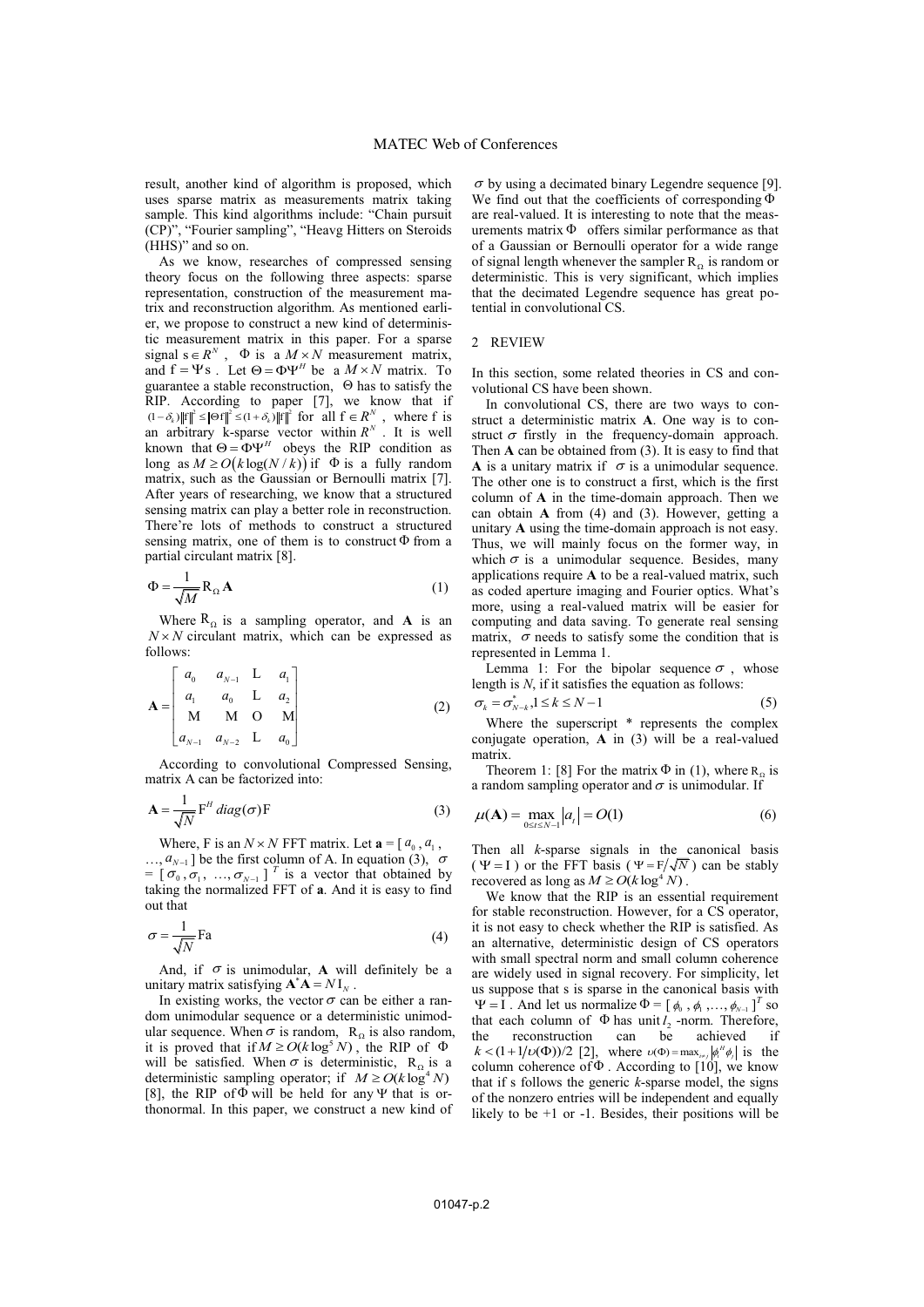uniformly distributed at random. In this way, the sparse vector can be reconstructed stably using  $l_1$ -min if  $\nu(\Phi) < O(1/\log N)$  and  $k \le O(N/|\Phi||^2 \log N)$  [10]. What's more, a similar bound as that of a random Gaussian or Bernoulli operator can be achieved. When  $\Phi$  is a tight frame with  $\|\Phi\|^2 = N/M$ , which means  $M \ge O(k \log N)$ .

# 3 CONVOLUTIONAL CS USING DECIMATED LEGENDRE SEQUENCE

This section studies the construction of  $\sigma$  by using a decimated binary Legendre sequence and the sparse recovery performance of the corresponding CS operator  $\Phi$ . In our previous researches, we have constructed a deterministic measurements matrix using  $\sigma$  formed by an original Legendre sequence, which offers a good reconstruction performance. However, the length of an original Legendre sequence must be an odd prime, which means the size of the measurements matrix is limited. This restriction will definitely limit its scope of application. In order to solve the problem, we propose to use a transform of Legendre sequence to construct  $\sigma$  whose length can be any positive integer.

## 3.1 *Construction of Decimated Legendre Sequences*

*Definition 1*[9]: Let *p* be an odd prime, and Legendre symbol is a multiplicative function with values 1,-1 and 0. It is a quadratic character modulo prime number *p*, which can be represented as follows:

$$
\begin{pmatrix} a \\ c \end{pmatrix} = \begin{cases} 1, & \text{if } quadratic \text{ } resdue \text{ } \text{mod } p, a \equiv 0 \text{ } (\text{mod } p) \\ -1, & \text{if } quadratic \text{ } non-residue \text{ } \text{mod } p \\ 0, & \text{if } a \equiv 0 \text{ } (\text{mod } p) \end{cases} \tag{7}
$$

Let  $L_n = [L_{n-1} + (2n-1)] \text{ mod } p$  where  $L_n$  represents the sequence indices:  $L_1 = 1 \& n > 2$  to  $(p - 1)$  and p is the prime length. Then Legendre sequence can be defined as follows:

$$
LS(k) = \begin{cases} 1, k \in \{L_n\} \\ -1, k \notin \{L_n\} \end{cases}
$$
 (8)

Where  $k \in [0, p - 1]$  is a positive integer.

Let *p* be an odd prime in the finite field  $F_p$ . A binary Legendre sequence  $\mathbf{x} = (x_0, x_1, \dots, x_{L-1})$  of period *L*  $= p$  can be defined as follows:

$$
\mathbf{x}_{k} = \begin{cases} 1, k \in \{\mathbf{L}_{n}\} \\ -1, k \notin \{\mathbf{L}_{n}\} \end{cases}
$$
(9)

*Construction*: We've achieved a binary Legendre sequence **x** of period  $L = p$  in *Definition 1*. Now we construct a binary sequence  $u = [u_0, u_1, \dots, u_{q-1}]^T$  of Length  $q = |L / c|$ , where c is a positive integer that divides *L*, and  $u_k = x_{k+c-1}$ ,  $0 \le k \le q-1$ . Then it's time to construct the vector  $\sigma$  that we need. Now what we need to do is to abandon the first and the last element of **u** and rearrange the sequence in reverse chronological order as a new sequence as  $\mathbf{u}'$ . We define  $\sigma = [\mathbf{u}, \mathbf{u}^{\dagger}]^T$  of Length  $N = 2q - 2$  as the bipolar  $q = \lceil L/c \rceil$  $u_k = x_{k+c-1}$ ,  $0 \le k \le q-1$ 

version of **u**. It's clear that the matrix **A** constructed by  $\sigma$  will be a real-valued according to *Lemma 1*. Based on (1) and (2), we can easily get the deterministic measurement matrix  $\Phi$ . Besides, if we need the length of  $\sigma$  to be an odd number such as  $2q - 1$ , we just abandon the first element of **u** and rerrange the sequence as **u**'. Then  $\sigma = [\sigma_0, \sigma_1, ..., \sigma_{N-1}]^T = [\mathbf{u}, \mathbf{u}^T]^T$ can be defined as a sequence of length  $N = 2q - 1$ . In this way, the length of  $\sigma$  can be either odd or even as long as we adjust the value of  $q = \lceil L/c \rceil$ , which means the restriction that N has to be a prime number which is lifted. **u**<sup> $\cdot$ </sup>. Then  $\sigma = [\sigma_0, \sigma_1, ..., \sigma_{N-1}]^T = [\mathbf{u}, \mathbf{u}]^T$  $N = 2q - 1$ 

#### 3.2 *Performance in Sparse Reconstruction*

In this subsection, we propose to discuss the sparse reconstruction of  $\Phi$  that we construct when  $\Psi = I$  or  $\Psi = 1/\sqrt{N} F$ .

When  $R_{\Omega}$  is a random sampling operator, we firstly need to check whether the RIP is satisfied. Consider  $\sigma$  and **A** given in subsection 3.1. Then:

$$
\mu(A) < \begin{cases} \sqrt{c + \frac{1}{N}} + \frac{1}{\sqrt{N}}, & \text{if N is even,} \\ \sqrt{c + \frac{1}{N}}, & \text{if N is odd.} \end{cases}
$$
(10)

It's clear that  $\mu(A) < \sqrt{c}$  if *N* is sufficiently large. So for the  $M \times N$  matrix  $\Phi$  that we construct, when  $R_{\Omega}$  can satisfy the RIP, if  $M \ge O(k \log^4 N)$ , the stable reconstruction can be guaranteed when  $\Psi = I$  or  $\Psi = 1/\sqrt{N} F$ .

When  $R_{\Omega}$  is a deterministic sampling operator, in which  $\Omega = \{0,1,..., M-1\}$ . In this part, we propose to use the results of simulation about column coherence of different CS operators to discuss the reconstruction performance of  $\dot{\Phi}$  after deterministic sampling. For easy to computing, let  $\Psi = I$ , and signal length  $\overline{N}$ :

$$
N \in \{121, 156, 256, 365, 644, 871, 1200, 1641,
$$

$$
2456, 3661, 47704, 6097, 8404 \}. \tag{11}
$$



Figure 1. Column coherence of different CS operators where  $N = 1200$ .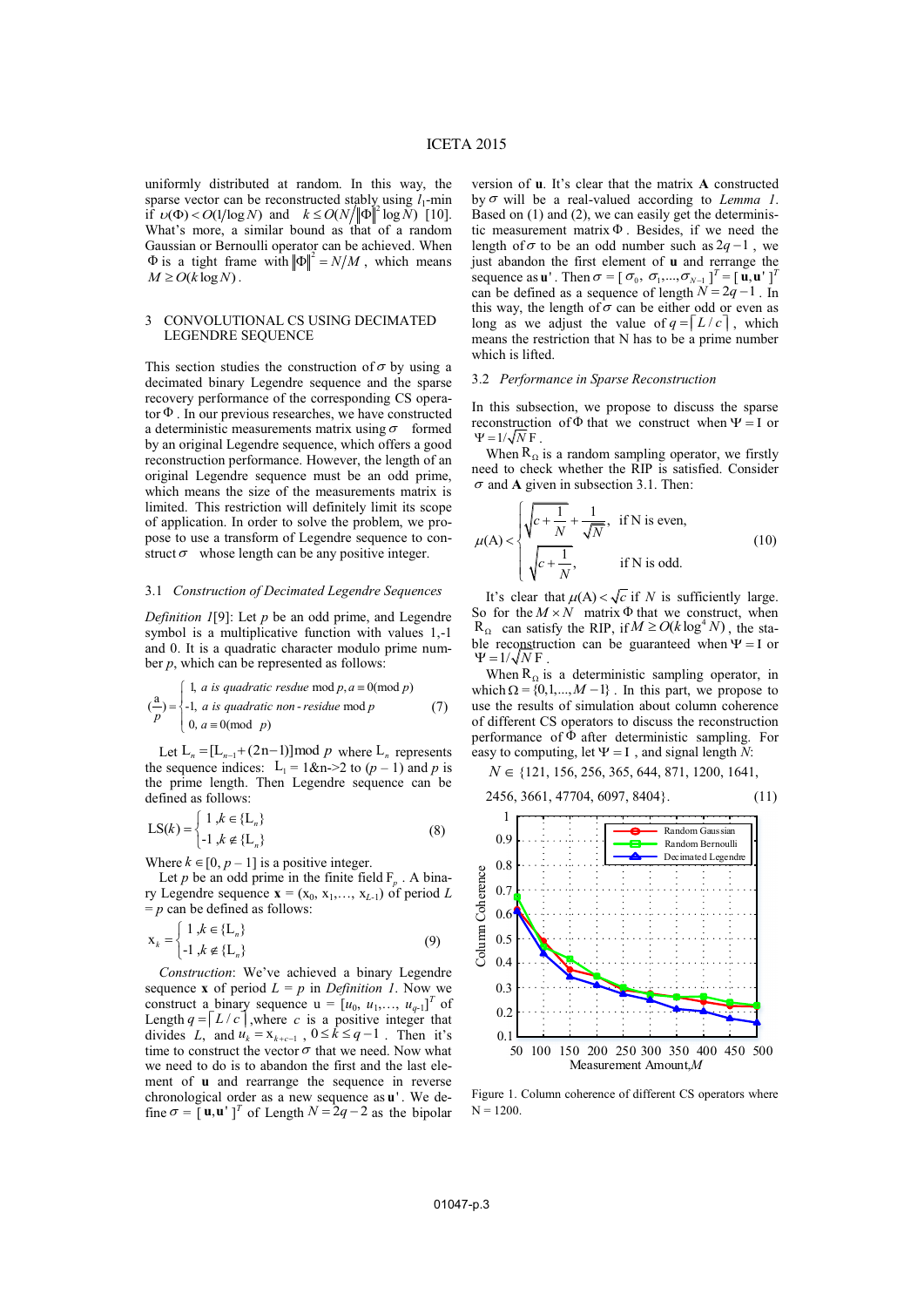In this experiment, the values of *N* include even numbers and odd numbers in order to prove that the length of  $\sigma$  can be a number which is not a prime number. After simulation, we check  $\|\Phi\|^2$  and  $v(\Phi)$  for each of the values that  $N$  can obtain. The simulation results of signal length  $N = 1200$  is showed in Fig.1.

In Figure 1, the column coherence of  $\Phi$  with  $N =$ 1200 constructed from a decimated Legendre sequence  $(p = 1201$  and  $c = 2$ ) shows the similar performance with that of the random Gaussian or Bernoulli matrixes. According to our simulations, constructed in subsection 3.1 is nearly an incoherent tight frame with  $\|\Phi\|^2 \approx N/M$ ,  $\upsilon(\Phi) < O(\sqrt{\log N}/\sqrt{M})$ .

It means that the stable reconstruction can be guaranteed if  $M \ge O(k \log N)$ . In next section, extensive simulations will be carried out, which will give a further clarification for the performance of the measurements matrix constructed by us.

#### 4 SIMULATION RESULTS

In this section, we present the simulation results for the following two experiments:

*Experiment 1*: In this experiment, we take a *k*-sparse signal **x** of length *N* as the original signal, where  $k =$ *N*/10. By using OMP algorithm, we precisely check SNR (dB):

$$
SNR = 10 \times \lg \frac{\|\hat{\mathbf{x}}\|_2^2}{\|\mathbf{x} - \hat{\mathbf{x}}\|_2^2}
$$
 (12)

and compatibility  $\alpha$ 

$$
\alpha = 1 - \frac{\|\hat{\mathbf{x}}\|_2 - \|\mathbf{x}\|_2}{\|\|\hat{\mathbf{x}}\|_2 + \|\mathbf{x}\|_2}
$$
\n(13)

Table 1. Output SNRs and compatibility in sparse signal reconstruction.

|                              | $R_{\Omega}$       | SNR/dB | Compatibility<br>$\alpha$ |
|------------------------------|--------------------|--------|---------------------------|
| Proposed<br>Φ                | Random<br>Sampling | 33.77  | 0.9971                    |
|                              | Deterministic      | 30.21  | 0.9863                    |
| Random Gaussian Marix        |                    | 33.96  | 0.9975                    |
| Random Bernoulli Ma-<br>triv |                    | 34.29  | 0.9985                    |

Table 1 shows the reconstruction performance of  $\Phi$ with  $N = 1200$ ,  $M = 0.3N$  constructed from a decimated Legendre sequence ( $p = 1201$  and  $c = 2$ ), which also include the reconstruction performance of a random Gaussian operator or a random Bernoulli operator. The reconstruction results are shown in Figure 2. The simulations indicate that  $\Phi$  constructed in Section 3 can supply the similar reconstruction performance to

that of a random Gaussian or Bernoulli matrix.



Figure 2. Reconstruction results for  $N = 1200$ ,  $M = 0.3N =$ 360.

*Experiment 2*: In this experiment, we study the application of the proposed measurements matrix in reconstruction of imaging of 2D signals. And in this application, **A** needs to be real-valued. The reconstruction algorithm of OMP is applied here. As shown in Figure 3, three 8-bit, 256×256 images have been used. Figure 3 (a) "Lena" is a portrait image, Figure 3(f) "Stars" is an astronomical image, and Figure 3(k) "Brain" is a medical image. The measurement matrixes used in this experiment are all  $M \times N$  matrix ( $N =$ 256,  $M = 0.6N$ ). Besides, the reconstructed SNRs are also showed in Fig. 2. In Fig. 2, the "D" in "D-Gaussian" represents "deterministic", which means the measurement matrix is constructed by deterministic subsampling. And, the "R" in "R-Gaussian" represents "Random".

The simulation results indicate that the proposed deterministic measurement matrix can offer similar (even better performance in some conditions) performance as that of some commonly-used random measurement matrix, such as Gaussian and Bernoulli matrix, both in terms of the SNRs and the visual quality of reconstructed images.